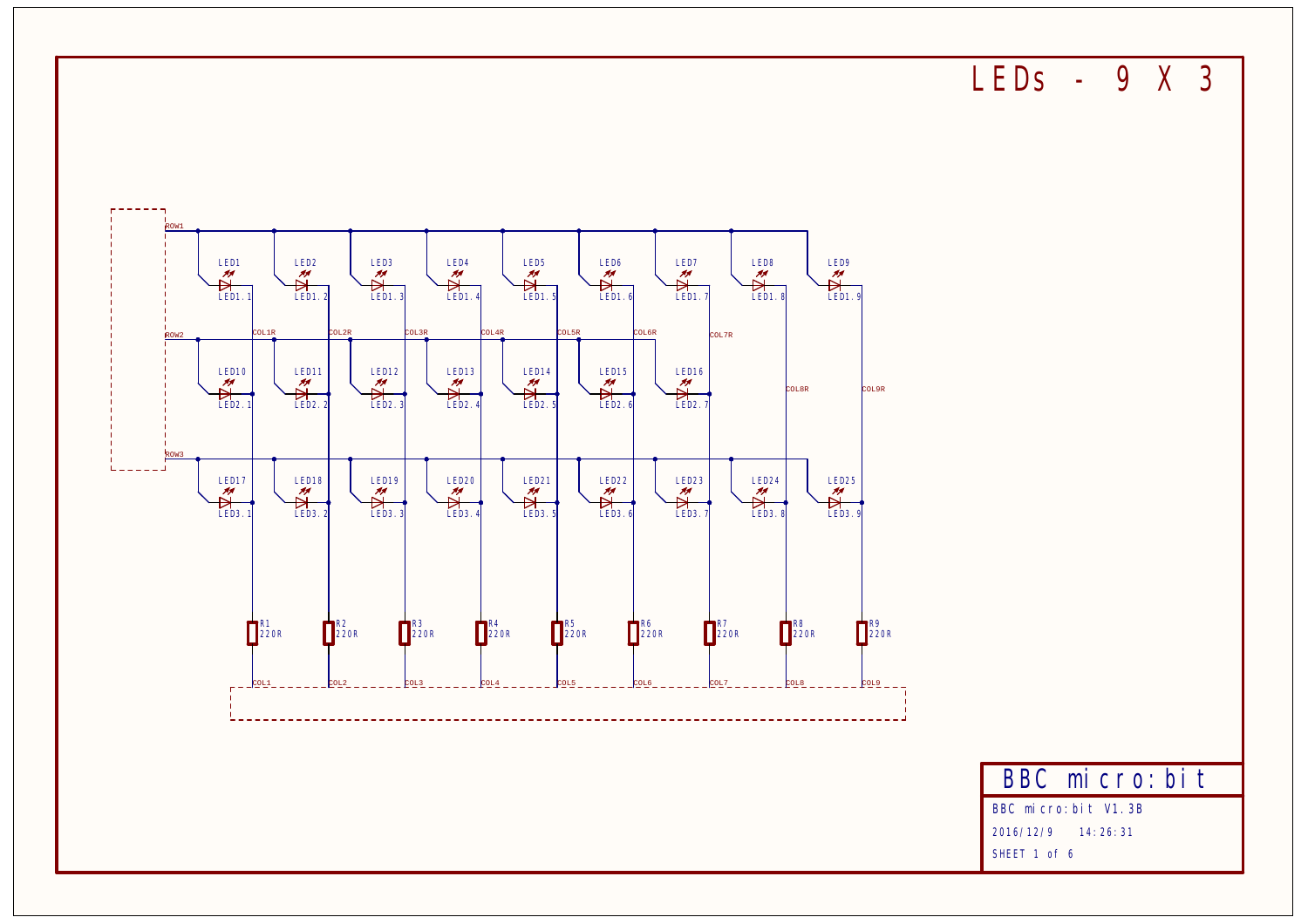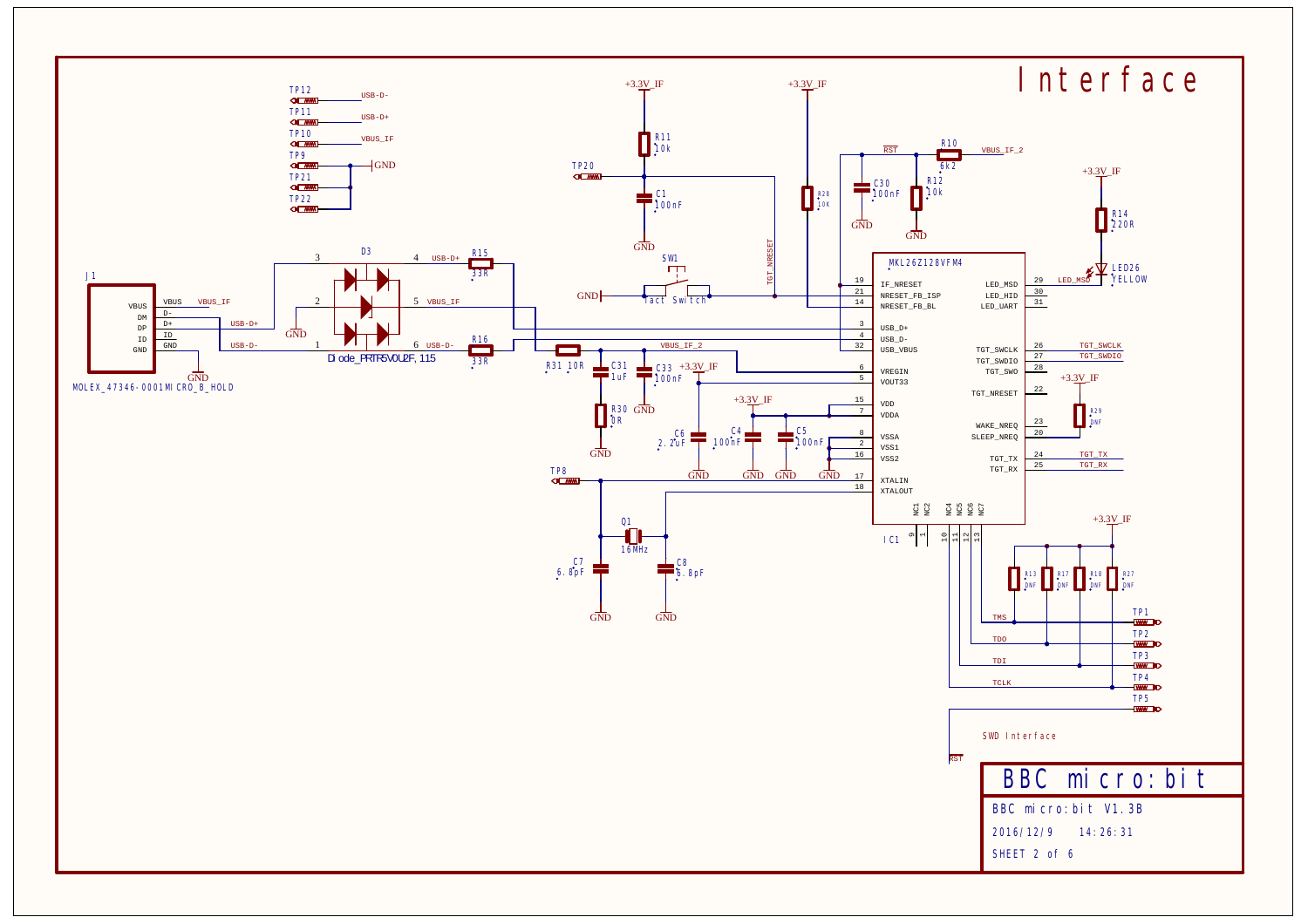



**BBC micro:bit**

**BBC micro:bit V1.3B**

**2016/12/9 14:26:31**

**SHEET 3 of 6**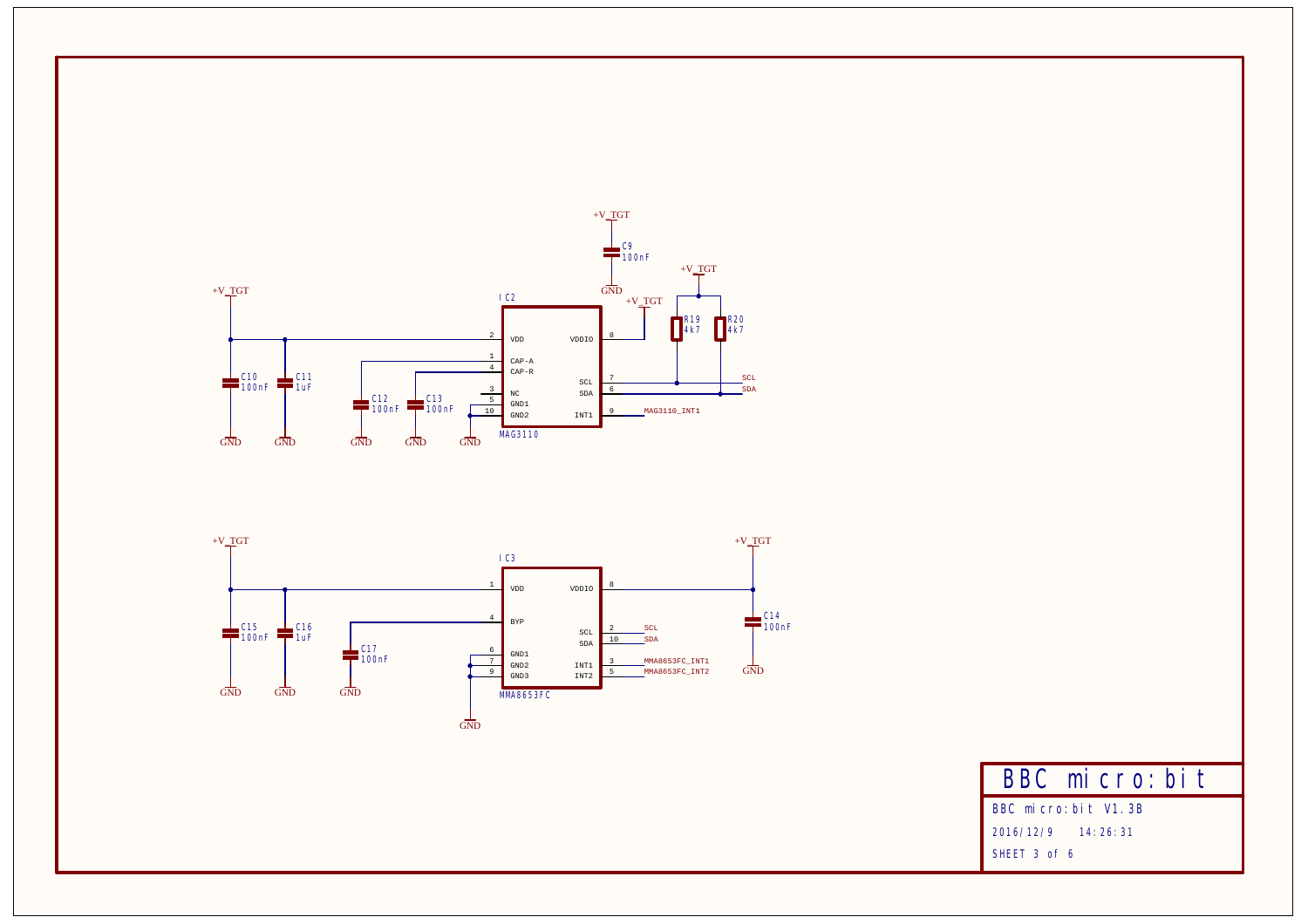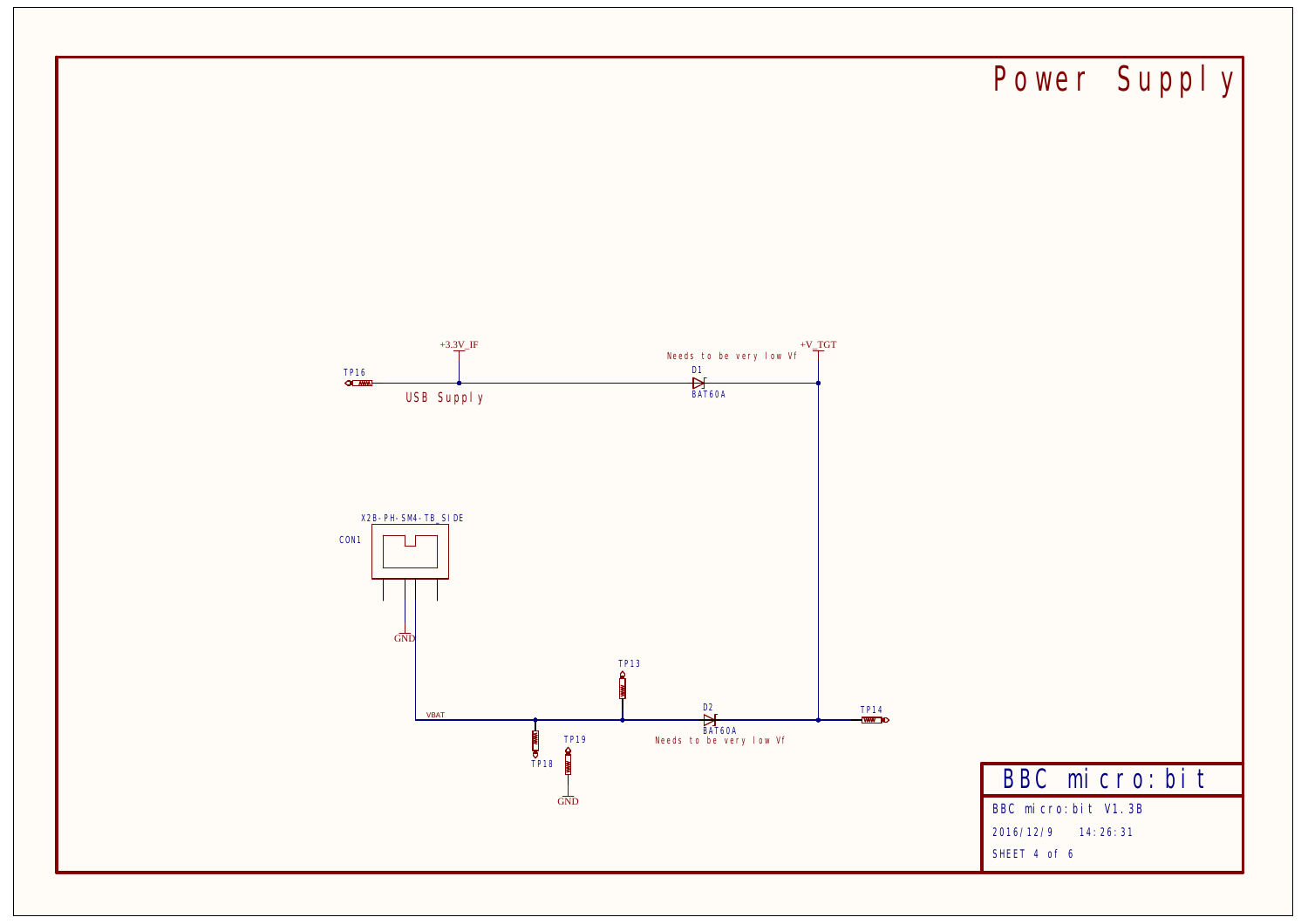## **Nordic nRF51822**